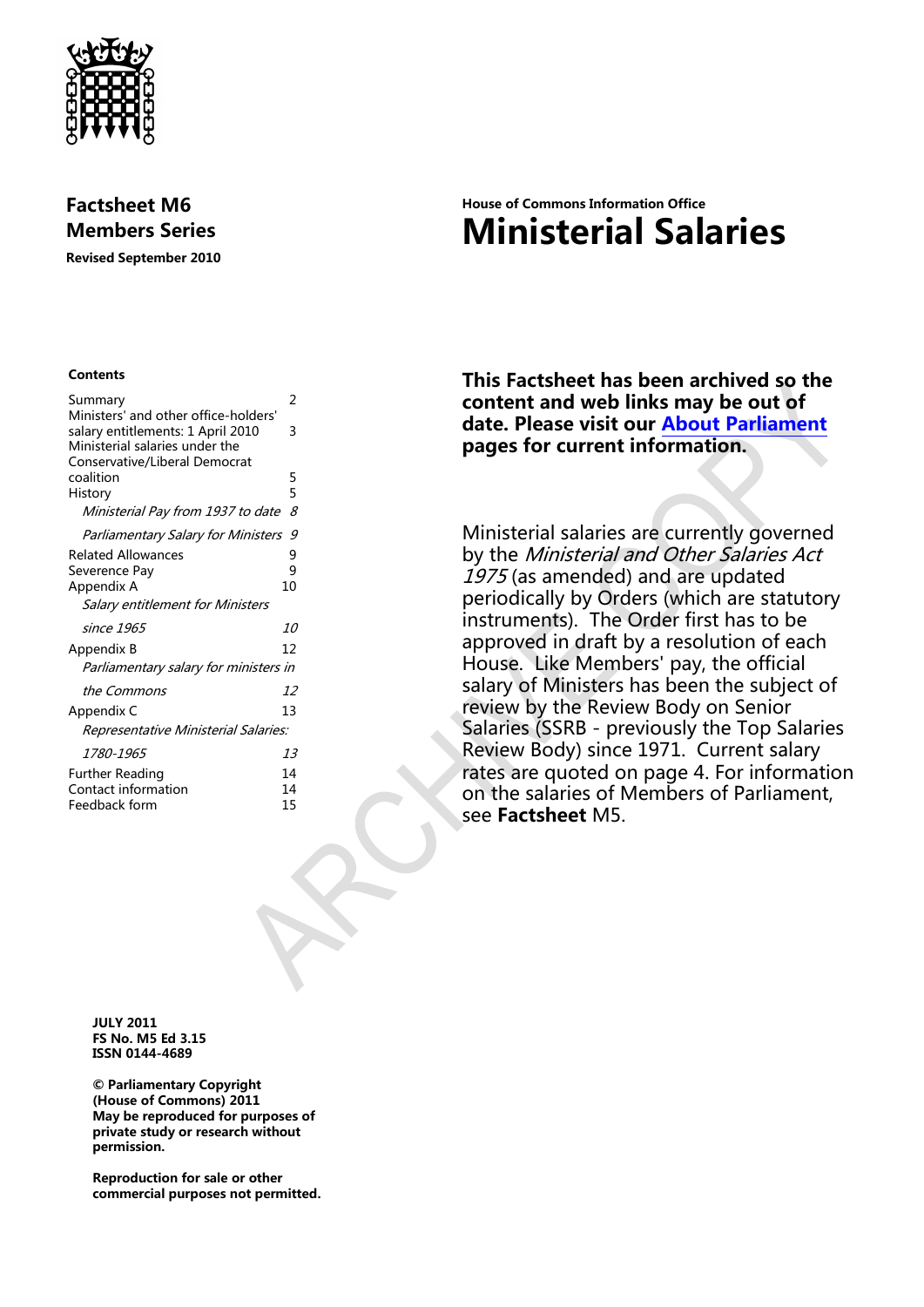# <span id="page-1-0"></span>**Summary**

Government ministers, the Speaker of the House of Commons and Deputy Speakers, as well as the Leader of the Opposition and Opposition Chief and Deputy Chief Whips are entitled to a salary in addition to their salaries as Members of Parliament. The current rates of salary are given in the table on page 3.

Ministers have always been entitled to a salary, but it was not until the *Ministers of* the Crown Act 1937 that there was any comprehensive treatment of the subject. The current legislation governing salaries for Ministers is the *Ministerial and Other Salaries* Act 1975 (c.27) (as amended).

Salaries are updated annually (from 1 April) according to the average increase in the mid-points of the Senior Civil Service pay bands (the same formula currently used for salaries of Members of Parliament). Ministers do not always take the maximum salary entitlement and they have sometimes opted to take reduced salaries. On 8 May 1997, the incoming Labour Government announced that the Prime Minister and Cabinet Ministers would not take the post election increases. Similarly, they also took a reduced salary throughout the 1997 Parliament, although their pensions continued to be based on full salary entitlements. After the 2001 General Election, the Cabinet chose to take their full salaries.

Ministers who are in the House of Commons also receive their salary as a Member of Parliament (currently £65,738). Prior to July 1996, they received a reduced parliamentary salary on the grounds that ministerial office impinged on the individual's ability to undertake the full range of an MPs' parliamentary duties. In July 1996, the Review Body on Senior Salaries (SSRB, successor to the TSRB) recommended in its 38th report that Ministers should receive a full parliamentary salary.<sup>1</sup> Following a debate on 10 July 1996, the House agreed to accept the recommendation.<sup>2</sup>

In March 1999, the SSRB recommended that the salaries for Ministers below Cabinet level in the House of Lords and certain other Office holders in the Lords should be increased over and above the standard annual uprating for Ministers. <sup>3</sup> A one-off increase of £8,500 was recommended to restore the relativity in pay arrangements between Ministers in the Lords and Ministers in the Commons. The Government accepted the recommendation, which was implemented by the *Ministerial and Other* Salaries Order 1999.

The *Ministerial and Other Salaries Act 1975* (as amended) limits the number of ministerial salaries that can be paid at any one time to 109 (including the Lord Chancellor)<sup>4</sup> , although unpaid Ministers may be appointed. There is also a limit of 95 on the number of Members of the House of Commons who can be ministers at any one time.**<sup>5</sup>** This does not include Parliamentary Private Secretaries.

Appendices A to C give historical details on levels of ministerial salaries.

1

<sup>1</sup> Review of Parliamentary Pay and Allowances, Cm 3330, July 1996

<sup>&</sup>lt;sup>2</sup> HC Deb 10 July 1996 c488

<sup>&</sup>lt;sup>3</sup> Devolution: Salaries for Ministers and Office –holders, Cm 4246, March 1999

<sup>&</sup>lt;sup>4</sup> The current Lord Chancellor has chosen to take the salary of a Secretary of State in the Lords. However,

for the purposes of the 1975 Act he is still counted as the Lord Chancellor

<sup>5</sup> s.2(1) House of Commons Disqualifications Act 1975 c.24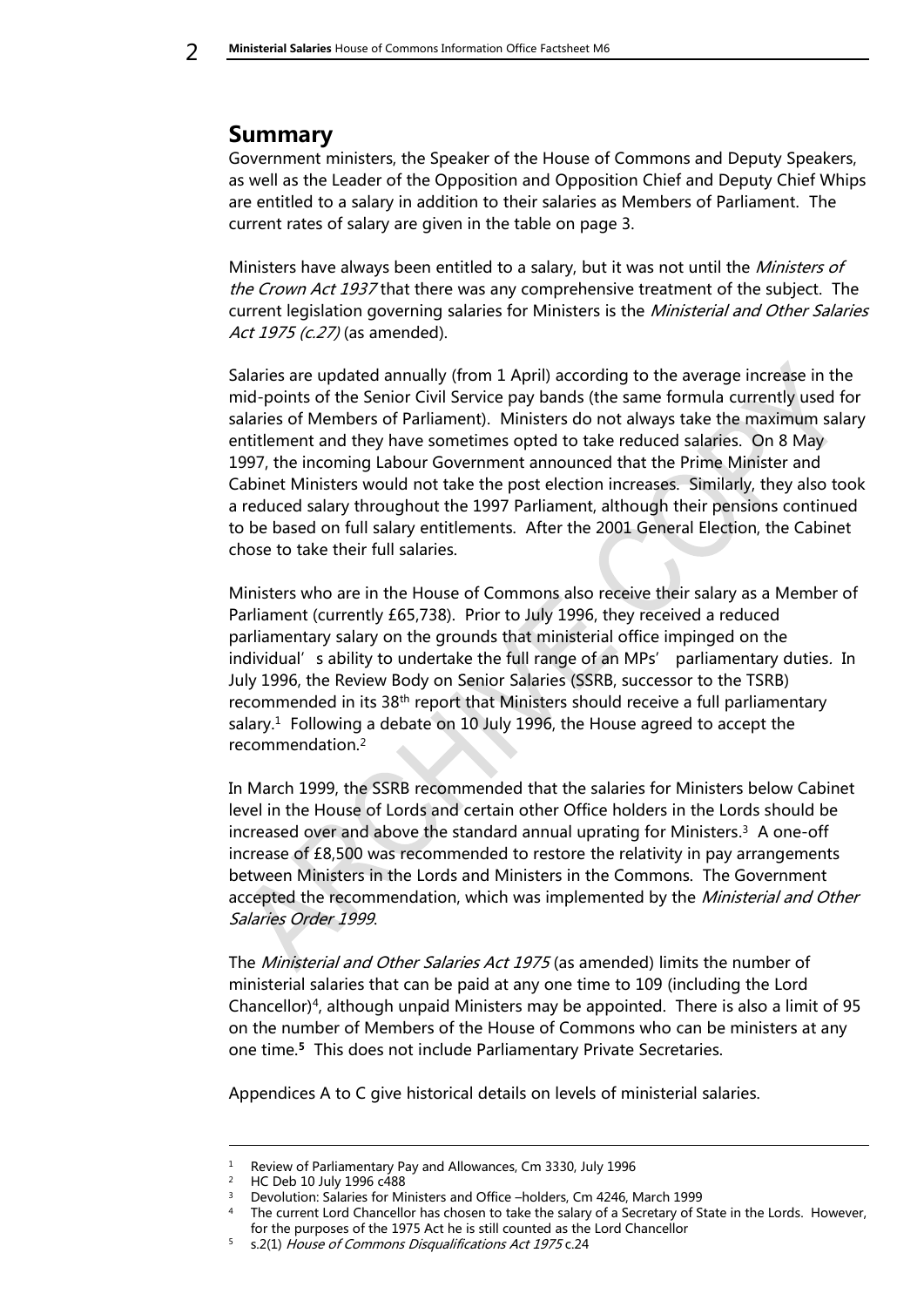# <span id="page-2-0"></span>**Ministers' and other office-holders' salary entitlements: 1 April 2010**

Salaries of Ministers and other office-holders detailed in this table are the maximum available; post holders may accept a lesser salary.

#### **Office-holders in House of Commons**

|                                        | <b>Ministerial</b> | <b>Total (including</b> |
|----------------------------------------|--------------------|-------------------------|
|                                        | <b>Entitlement</b> | parliamentary salary of |
|                                        | (E)                | £65,738)                |
|                                        |                    | (f)                     |
|                                        |                    |                         |
| Prime Minister                         | 132,923            | 198,661                 |
| <b>Cabinet Minister</b>                | 79,754             | 145,492                 |
| Lord Chancellor                        | 79,754             | 145,492                 |
| Government Chief Whip                  | 79,754             | 145,492                 |
| Minister of State                      | 41,370             | 107,108                 |
| Parliamentary Under Secretary of State | 31,401             | 97,139                  |
| <b>Solicitor General</b>               | 69,491             | 135,229                 |
| <b>Advocate General</b>                | 69,491             | 135,229                 |
| Government Deputy Chief Whip           | 41,370             | 106,136                 |
| Government Whip                        | 26,624             | 92,362                  |
| <b>Assistant Government Whip</b>       | 26,624             | 92,362                  |
| Leader of the Opposition               | 73,617             | 139,355                 |
| <b>Opposition Chief Whip</b>           | 41,370             | 107,108                 |
| Deputy Opposition Chief Whip           | 26,624             | 92,362                  |
| Speaker                                | 79,754             | 145,492                 |
| Chairman of Ways and Means (Deputy     | 41,370             | 107,108                 |
| Speaker)                               |                    |                         |
| First Deputy Chairman of Ways &        | 36,360             | 102,098                 |
| Means (Deputy Speaker)                 |                    |                         |
| Second Deputy Chairman of Ways &       | 36,360             | 102,098                 |
| <b>Means (Deputy Speaker)</b>          |                    |                         |

## **Office-holders in House of Lords** (No parliamentary salary)

#### **Ministerial Entitlement (£)**

| Lord Speaker                  | 108,253 |
|-------------------------------|---------|
| Cabinet Minister              | 108,253 |
| Minister of State             | 84,524  |
| Parliamentary Under Secretary | 73.617  |
| <b>Attorney General</b>       | 113,248 |
| Advocate General              | 98,307  |
| Government Chief Whip         | 84,524  |
| Government Deputy Chief Whip  | 73.617  |
| Government Whip               | 68,074  |
| Leader of the Opposition      | 73,617  |
| <b>Opposition Chief Whip</b>  | 68,074  |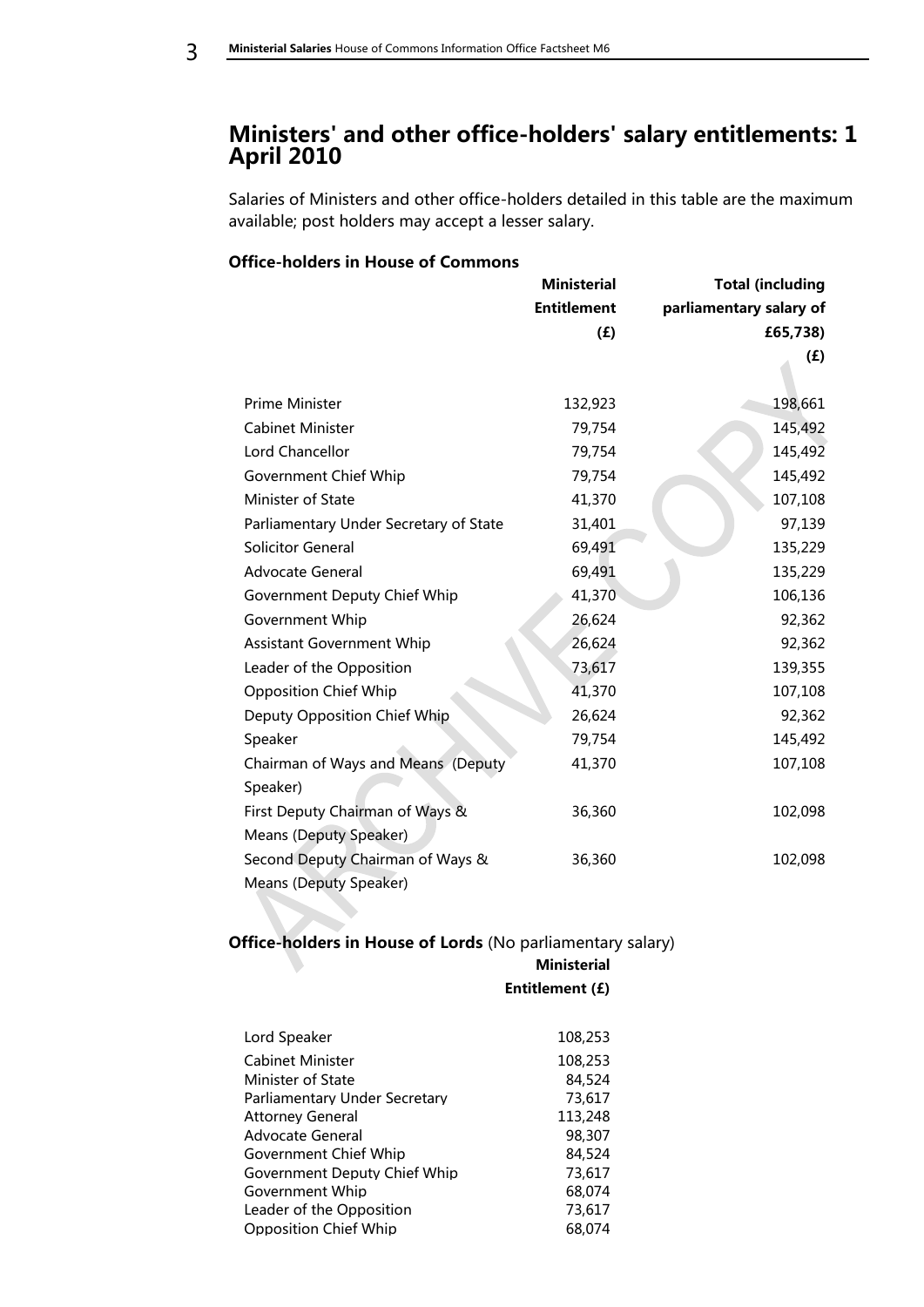Chairman of Committees 84,524<br>Principal Deputy Chairman 79,076 Principal Deputy Chairman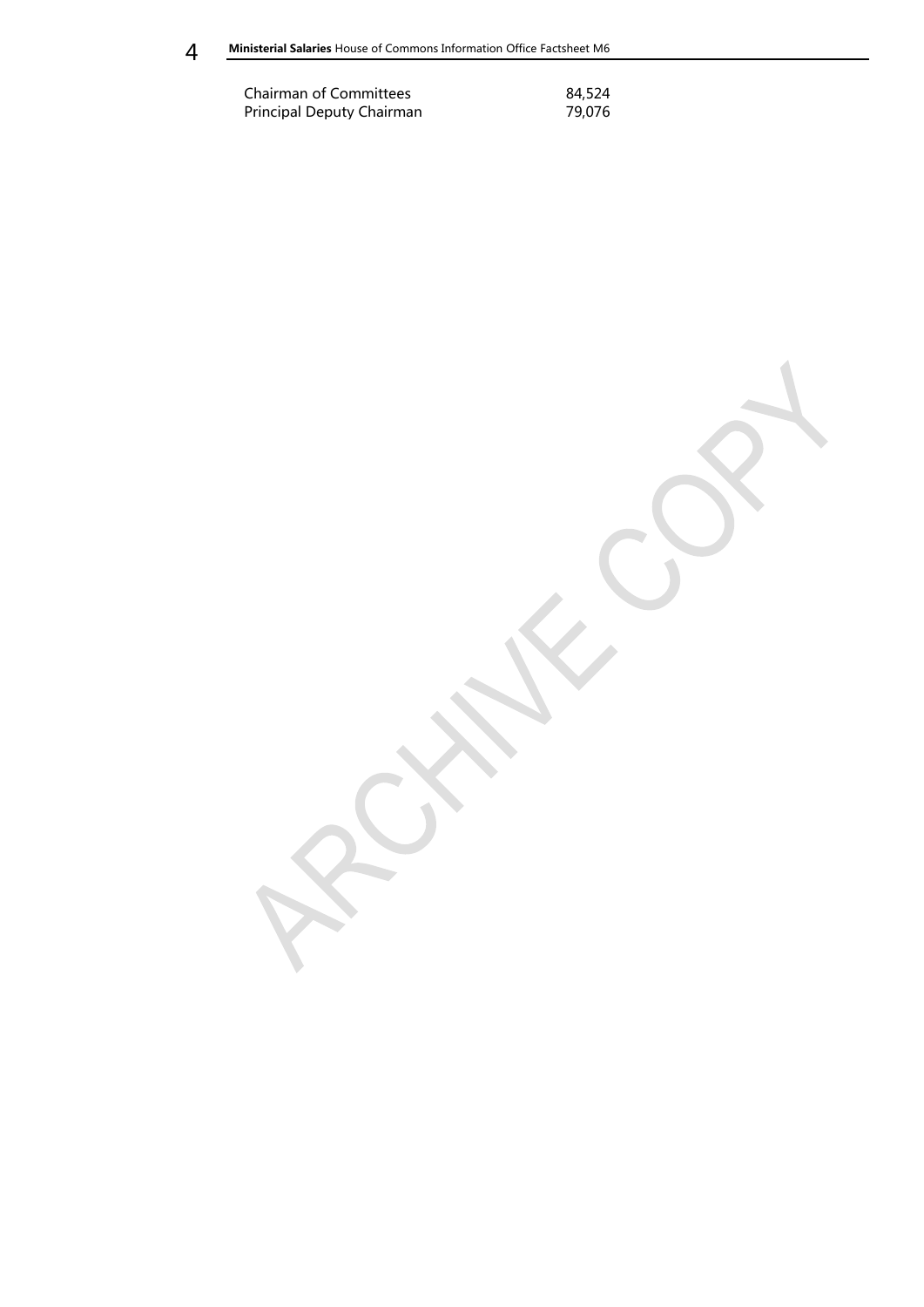## <span id="page-4-0"></span>**Ministerial salaries under the Conservative/Liberal Democrat coalition**

At the Cabinet meeting on 13 May 2010, ministers agreed that they would be paid 'five per cent' less than Ministers received in the previous administration. (Ministers in the previous administration had declined salary increases in 2008/09 and in 2009/10).

| salary changes<br><b>Office</b>            | Combined Ministerial and<br>Parliamentary salaries<br>under the previous<br>administration | Combined Ministerial and<br>Parliamentary salaries<br>under current Government | Annual pay cut |
|--------------------------------------------|--------------------------------------------------------------------------------------------|--------------------------------------------------------------------------------|----------------|
| <b>Ministers in the House of Commons</b>   |                                                                                            |                                                                                |                |
| <b>Prime Minister</b>                      | £150,000                                                                                   | £142,500                                                                       | £7,500         |
| <b>Cabinet Minister</b>                    | £141,647                                                                                   | £134,565                                                                       | £7,082         |
| Minister of State                          | £103,937                                                                                   | £98,740                                                                        | £5,197         |
| Parliamentary Under-<br>Secretary of State | £94,142                                                                                    | £89,435                                                                        | £4,707         |
| Ministers in the House of Lords            |                                                                                            |                                                                                |                |
| <b>Cabinet Minister</b>                    | £106,356                                                                                   | £101,038                                                                       | £5,318         |
| Minister of State                          | £83,043                                                                                    | £78,891                                                                        | £4,152         |
| Parliamentary Under-<br>Secretary of State | £72,326                                                                                    | £68,710                                                                        | £3,616         |

## **Salary changes <sup>6</sup>**

## <span id="page-4-1"></span>**History**

1

Until the late eighteenth century, the regular salary of a Ministerial office represented the least important aspect of the income of a Minister. According to Macaulay's History of England:

"From the nobleman who held the White Staff and the Great Seal, down to the humblest tidewaiter and gauger, what would now be called gross corruption was practised without disguise and without reproach. Titles, places, commissions, pardons, were daily sold in the market overtly by the greatest dignitaries of the realm; in the 17th Century a statesman who was at the head of affairs might easily, and without giving scandal, accumulate in no long time, an estate amply sufficient to support a dukedom." [vol 1, pp 307-10]

The period of reform of Ministers' salaries and incomes began with Edmund Burke's bill introduced in 1782, which became "An Act to enable His Majesty to recompense the Services of Persons holding, or who have held, certain high and efficient Civil

<sup>6</sup> 10 Downing Street press release, A new politics: cutting Ministerial pay, Thursday 13 May 2010, <http://www.number10.gov.uk/news/latest-news/2010/05/a-new-politics-cutting-ministerial-pay-50065>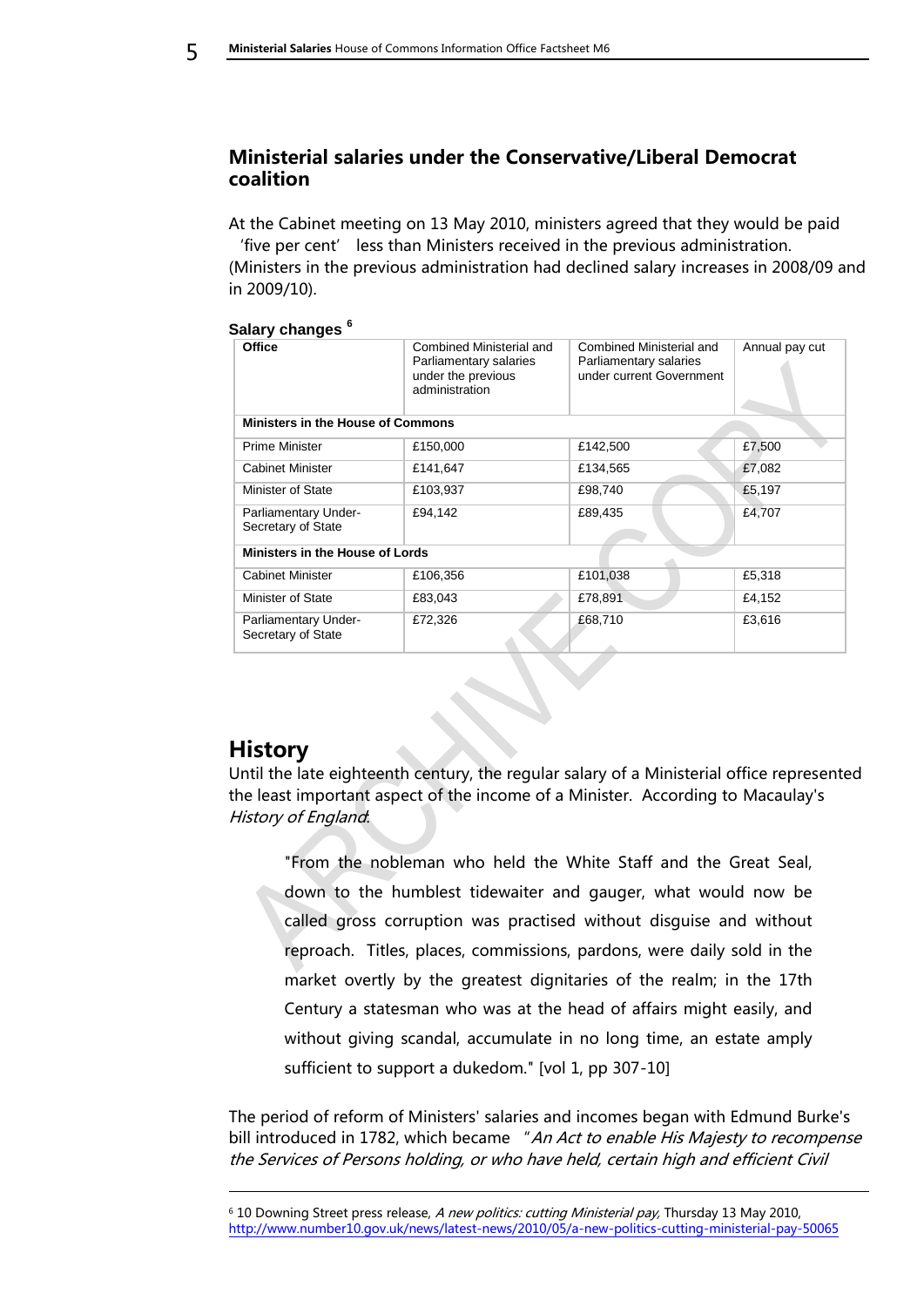**6** Ministerial Salaries House of Commons Information Office Factsheet M6

Offices". This abolished several paid offices and positions which were considered to be outdated and referred to a "new and economical Plan (which) it is intended to be adopted concerning the reimbursement of his Majesty's Ministers". Edmund Burke described his Bill as "a cutting off of all those sources of influence which were so derogatory to the spirit of the Constitution, and have proved so fatal to this country".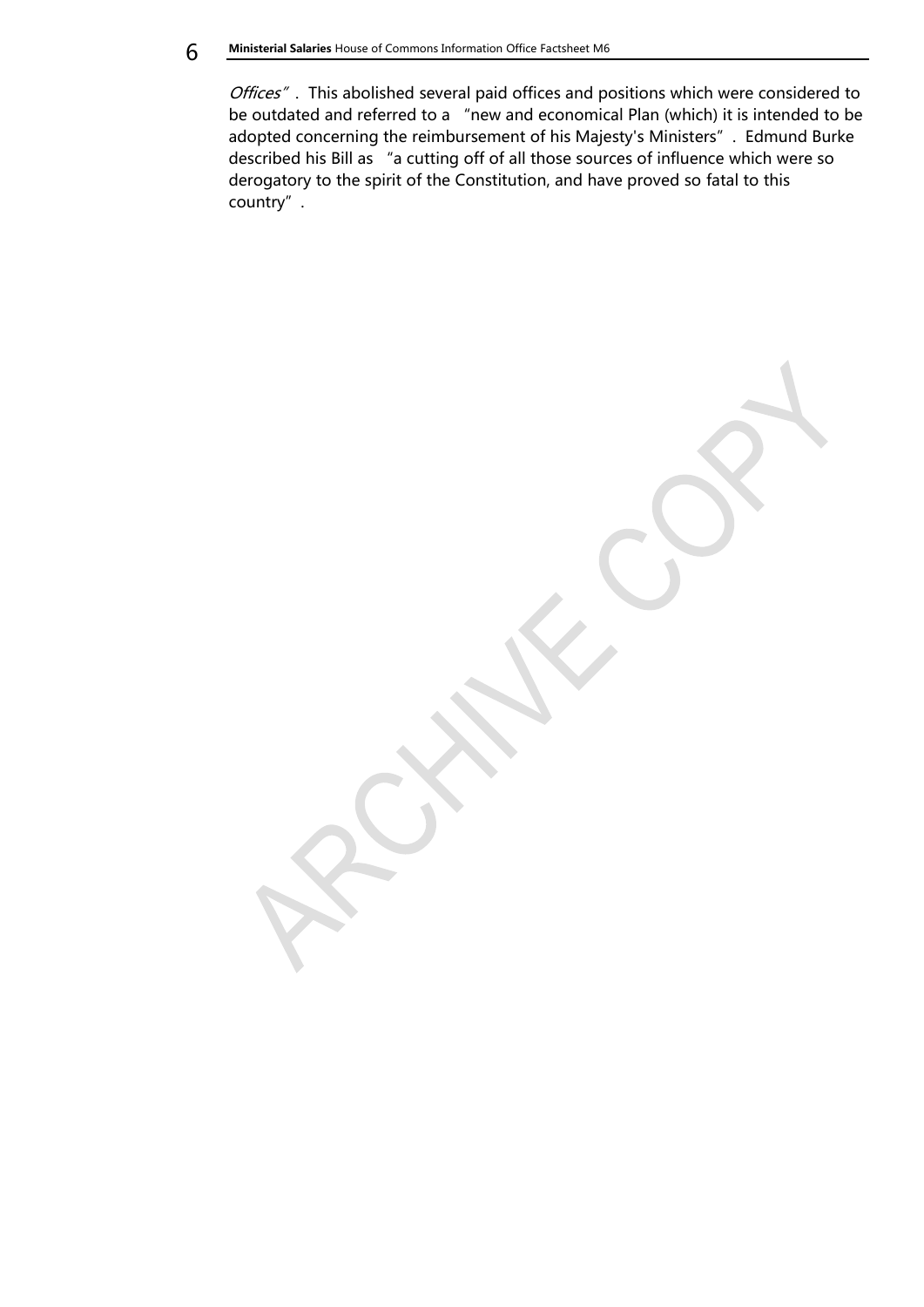In the fifty years after 1782, more and more paid offices and pensions were abolished; in some cases the actual salary was reduced as well. The 1831 Select Committee on the Reduction of Salaries (1830-31 HC 322, Vol III, p445) further recommended further reductions and reform. For example, the Home Secretary's salary was reduced by £1,000 to £5,000. By the time of the *Reform Act 1832*, ministerial office could no longer be said to offer much financial gain. For example, William Pitt the Younger, had a net income as First Lord of the Treasury of about £5,000 and from late 1792 he also received £4,382 gross as Lord Warden. However, the costs of official life were such that this was insufficient and he died deeply in debt.

The 1850 Select Committee on Official Salaries (HC 611) made no major changes to the structure suggested by the 1831 Committee but it is of special interest because of the variety and number of witnesses who agreed that a degree of proper remuneration was absolutely necessary. For example, evidence was given by the then Chancellor of the Exchequer, Sir Charles Wood:

Question 101: Mr Ellice - If you were to reduce the salaries of public offices very much, would not the consequence be, that no persons who had not large private fortunes could venture to undertake them?

Answer: Sir Charles Wood - That would be the consequence. If the salaries of these offices were brought so low as to exclude the possibility of men of small fortune taking them, I conceive it would do a most irreparable injury to the public service, and great injustice to such parties.

Question 102: Mr Ellice - If you do not give adequate salaries to persons holding these high offices, would not persons of moderate fortune be exposed to ruin and their private fortunes from the numerous applications that would be made to them, and from the expectations that would be entertained of their filling the offices with the same degree of hospitality which others in better circumstances had done?

Answer: Sir Charles Wood - Yes; some people have given up the profession of the law, for instance, for a political office, but they could not have done that, unless they had happened to have some private fortune to fall back upon in the event of their being turned out of office.

Developments between the 1850 select committee report and the *Ministers of the* Crown Act 1937 were summarised in the report of the 1964 Lawrence Committee.<sup>7</sup>

-

<sup>&</sup>lt;sup>7</sup> The Remuneration of Ministers and Members of Parliament, Cmnd 2516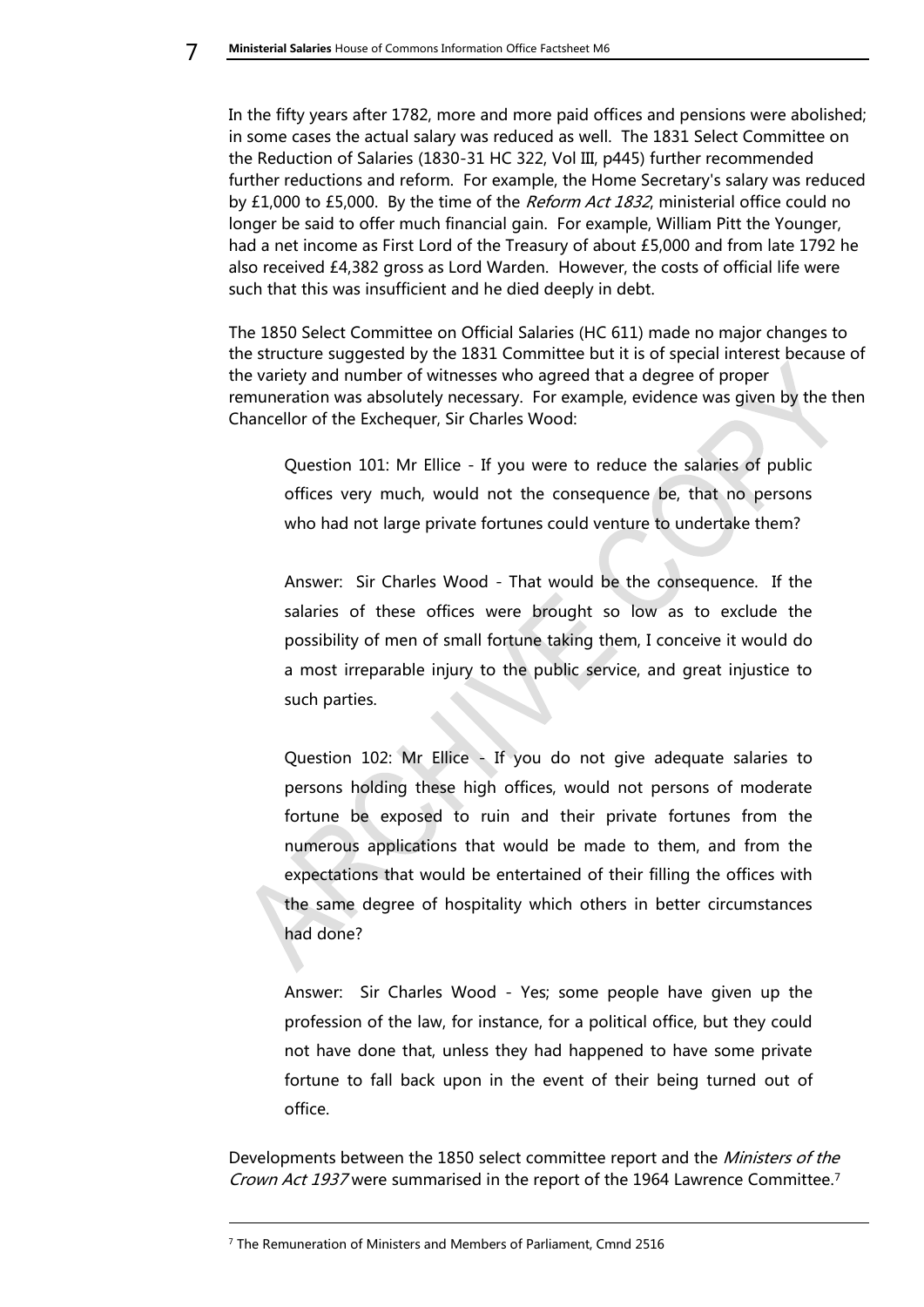Some of the changes in ministerial salaries between 1780 and 1965 are set out in Appendix C of this Factsheet. This shows that for many of the great offices of state there was no change in salary for the hundred years between 1830 and 1930.

#### <span id="page-7-0"></span>**Ministerial Pay from 1937 to date**

The Ministers of the Crown Act 1937 was the first comprehensive legislation relating to ministerial salaries. Several individual salary changes were made but apart from providing for a salary of £10,000 for the Prime Minister it generally gave statutory confirmation to the existing levels of remuneration. The Act also provided for the payment of an annual salary of £2,000 to the Leader of the Opposition.

The next Ministerial Salaries Act was in 1957. This Act followed the increase in the emoluments of Members of the House of Commons to a total of £1,750, of which £750 took the place of the existing sessional allowance. By repealing section 6(2) of the 1937 Act, Ministers could receive this allowance of £750 in addition to their salaries. The Act also made increased some ministerial salaries blow £3,000 by providing:

- (1) that the salaries of the Financial Secretary and the Economic Secretary to the Treasury should be £3,750;
- (2) that other salaries should be increased by
	- (a) £1,000 where they were less than £2,000 and
	- (b) £750 in any other case.

The next change in ministerial salaries followed the 1964 Lawrence Report. The Lawrence Committee recommended that ministerial salaries should be substantially increased. One argument given was that Ministers were only allowed £750 of their parliamentary salary and were not able to supplement their ministerial salary with an occupation outside Parliament. The highest salary for senior ministers had been established as long ago as 1831. The Lawrence Committee's recommendations are listed in Appendix C. Ministers' salaries were increased considerably in 1965 by the Ministerial & Other Salaries Consolidated Act but these increases fell below the recommendations of the Lawrence Committee.

The next relevant statute was the Ministerial and Other Salaries Act 1972. This Act followed the Boyle Report of 1971 (Cmnd 4836). The Top Salaries Review Body (TSRB) had recommended increases in ministerial salaries and also "some element of remuneration… for the time spent by ministers in attending to the interests of their constituents" instead of just a tax allowance. The Boyle Report recommended a parliamentary salary of £3,000 which was accepted.

The 1972 Act implemented in full the TSRB recommendations as follows (the previous figures are shown in brackets):

| Prime Minister                              | £20,000 (£14,000)                 |
|---------------------------------------------|-----------------------------------|
| Cabinet Minister (Commons) £13,000 (£8,500) |                                   |
| Minister of State                           | £7,500 - £9,500 (£5,625 - £7,625) |
| Parliamentary Secretary or                  | £5,500 (£3,750)                   |
| Under Secretary of State                    |                                   |

The *Ministerial and other Salaries Act 1975* consolidated the existing legislation and is still in force as amended (see the *Ministerial and Other Pensions and Salaries Acts* 1991 and Ministerial and Other Salaries Act 1997, bringing together a number of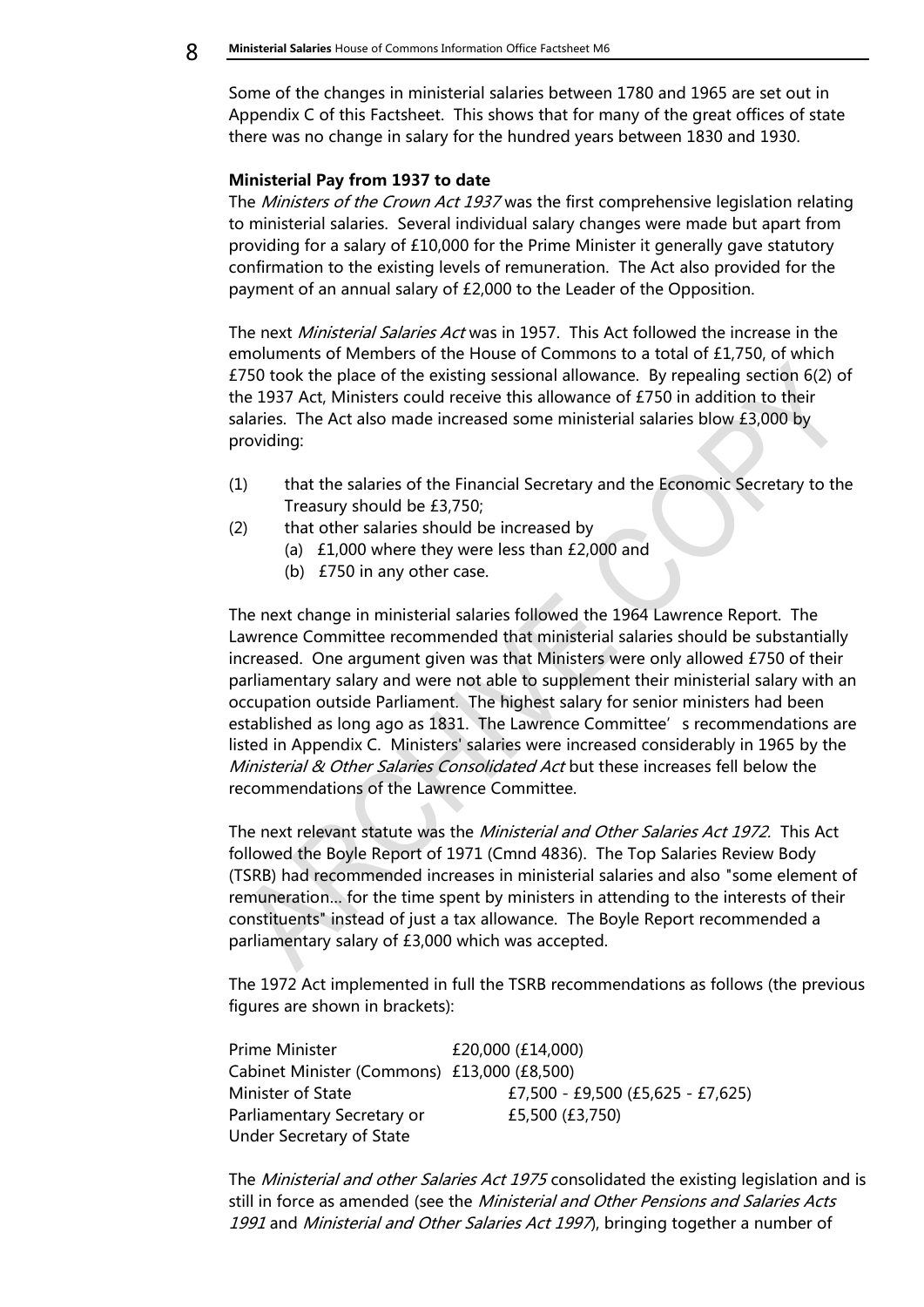previous enactments. Ministers' salaries are now periodically updated by means of Orders made under this Act. The table on page 3 gives further details of the present salaries of various ministers including, where appropriate, the parliamentary salary (see below).

The amounts stated are the maximum that can be paid; ministers have sometimes opted to take reduced salaries.

#### <span id="page-8-0"></span>**Parliamentary Salary for Ministers**

In the Boyle Committee Report of 1979 (Cmnd 7598) it was confirmed that the parliamentary salary of a Minister should not equal the full salary of a backbench MP on the grounds that the responsibilities of Ministerial office impinged on the individual's ability to undertake the full range of an MP's Parliamentary activities. The Committee found that the average amount of time Ministers as a group devoted to constituency business had decreased since 1975.

In July 1996 the Review Body on Senior Salaries (SSRB, successor to the TSRB) recommended in its 38th Report (Cm 3330) that Ministers should receive the full parliamentary salary as from 1 July 1996, on the grounds that the responsibilities of a Minister to his or her constituents are the same as those of a backbencher. Following a debate on 10 July 1996 the House agreed to accept the recommendation.

#### <span id="page-8-1"></span>**Related Allowances**

Ministers receive a number of allowances. Ministers who do not have an official London residence may claim a London Supplement, currently £2,916. Ministers in the House of Lords who maintain a second home in London receive a Night Subsistence Allowance of £33,990 per annum but they are not entitled to the London Supplement. All Ministers are entitled to an official car for departmental duties.

Since 1991, former Prime Ministers have been entitled to a Public Duty Costs Allowance (PDCA) to assist with additional office costs which they are liable to incur because of their special position in public life (not payable if the individual also occupies the position of Leader of the Opposition). The allowance was £52,760 (from 1 April 2001), equal in amount to the Members' Office Cost Allowance. It was increased to £70,000 on 19 July 2001, following the introduction of new staffing allowances for Members of Parliament. From April 2002 the allowance was increased to £72,310, remaining in line with the new staffing allowance figure for Members of Parliament. The current allowance is £90,854.

#### <span id="page-8-2"></span>**Severence Pay**

-

Ministers and other paid office holders who receive a Ministerial salary are entitled to a severance payment when they leave office. Ministers who leave office are granted a severance payment, which generally equals three months of their annual ministerial salary. However, the Prime Minister and Speaker of the House of Commons are not entitled to severance payments as they have preferential pension arrangements.<sup>8</sup>

For information on Members' salaries, see **Factsheet** M5.

Ministerial and other Pensions and Salaries Act 1991 (Chapter 5), s.4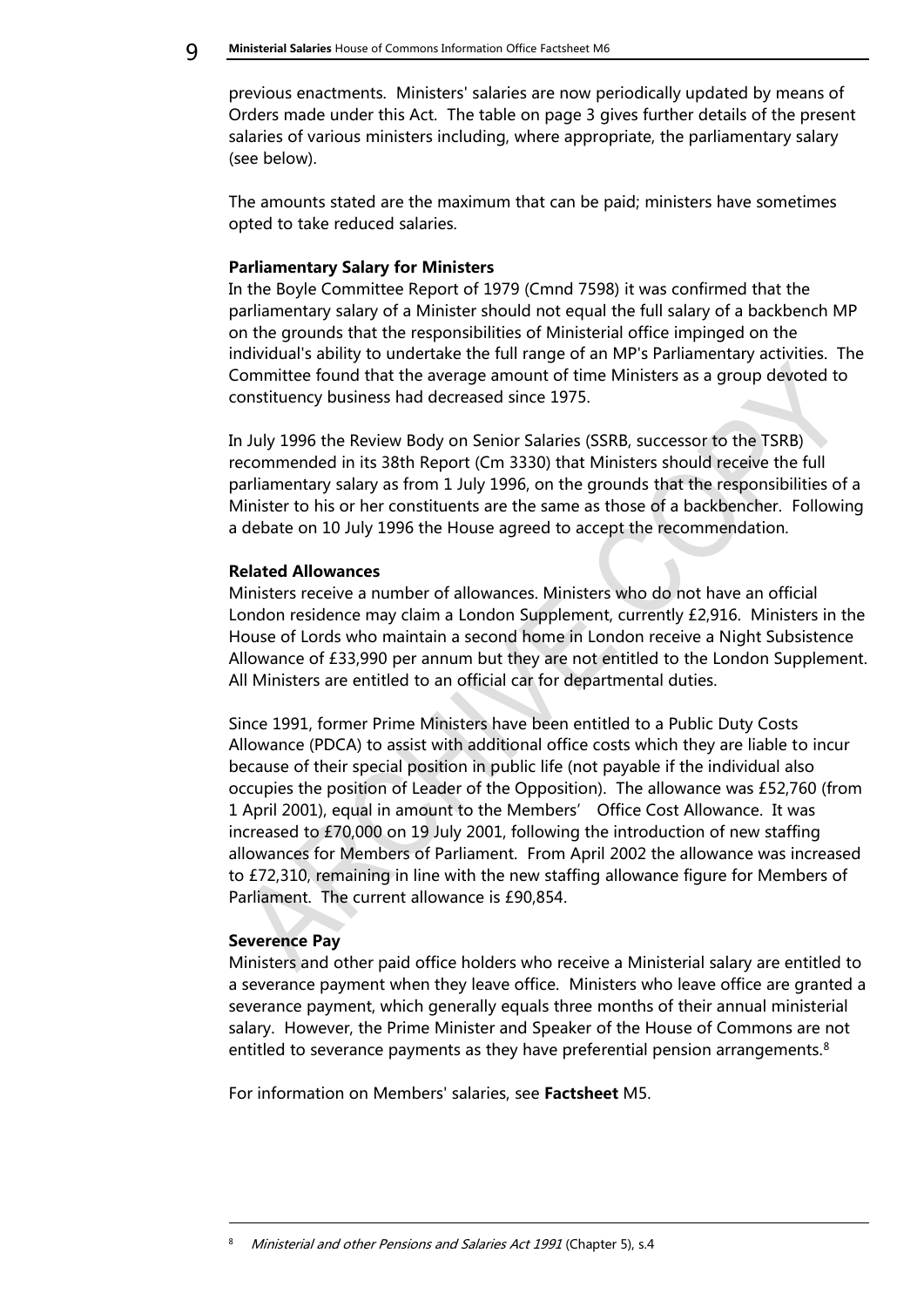10 Ministerial Salaries House of Commons Information Office Factsheet M6

## <span id="page-9-1"></span><span id="page-9-0"></span>**Appendix A Salary entitlement for Ministers since 1965**

|          | <b>Prime</b>    | <b>Cabinet Ministers</b> |         | <b>Ministers of State</b> |         | <b>Parliamentary</b><br><b>Under Secretaries</b> |         |
|----------|-----------------|--------------------------|---------|---------------------------|---------|--------------------------------------------------|---------|
|          | <b>Minister</b> |                          |         |                           |         |                                                  |         |
|          |                 | Commons                  | Lords   | Commons                   | Lords   | Common                                           | Lords   |
|          |                 |                          |         |                           |         | s                                                |         |
| Apr 1965 | £14,000         | £8,500                   | £8,500  | £5,625                    | £5,625  | £3,750                                           | £3,750  |
| Apr 1972 | £20,000         | £13,000                  | £13,000 | £7,500                    | £7,500  | £5,500                                           | £5,500  |
| Jun 1976 | £20,000         | £13,000                  | £13,000 | £7,500                    | £7,500  | £5,500                                           | £5,500  |
| Jun 1977 | £20,000         | £13,000                  | £13,000 | £7,500                    | £7,500  | £5,500                                           | £6,020  |
| Jul 1978 | £22,000         | £14,300                  | £14,300 | £8,250                    | £8,822  | £6,050                                           | £6,622  |
| Jul 1979 | £33,000         | £19,650                  | £19,650 | £12,625                   | £12,911 | £9,525                                           | £9,811  |
| Jul 1980 | £34,650         | £23,500                  | £23,500 | £16,250                   | £16,400 | £12,350                                          | £12,500 |
| Jun 1981 | £36,725         | £27,825                  | £27,825 | £19,775                   | £23.275 | £15,100                                          | £18,600 |
| Jun 1982 | £38,200         | £28,950                  | £28,950 | £20,575                   | £24,200 | £15,700                                          | £19,350 |
| Jul 1983 | £38,987         | £29,367                  | £30,110 | £20,867                   | £25,350 | £15,917                                          | £20,390 |
| Jan 1984 | £40,424         | £30,304                  | £31,680 | £21,364                   | £26,670 | £16,154                                          | £21,450 |
| Jan 1985 | £41,891         | £31,271                  | £33,260 | £21,881                   | £28,000 | £16,411                                          | £22,520 |
| Jan 1986 | £43,328         | £32,208                  | £34,820 | £22,378                   | £29,320 | £16,648                                          | £23,580 |
| Jan 1987 | £44,775         | £33,145                  | £36,390 | £22,875                   | £30,640 | £16,885                                          | £24,640 |
| Jan 1988 | £45,787         | £34,157                  | £40,438 | £23,887                   | £34,688 | £17,897                                          | £28,688 |
| Jan 1989 | £46,109         | £34,479                  | £41,997 | £24,209                   | £37,047 | £18,219                                          | £30,647 |
| Jan 1990 | £46,750         | £35,120                  | £44,591 | £24,850                   | £39,641 | £18,860                                          | £33,241 |
| Jan 1991 | £50,724         | £38,105                  | £48,381 | £26,962                   | £43,010 | £20,463                                          | £36,066 |
| Jan 1992 | £53,007         | £39,820                  | £50,558 | £28,175                   | £44,945 | £21,384                                          | £37,689 |
| Jan 1994 | £54,438         | £40,895                  | £52,260 | £28,936                   | £46,333 | £21,961                                          | £38,894 |
| Jan 1995 | £57,018         | £42,834                  | £55,329 | £30,307                   | £48,835 | £23,002                                          | £41,065 |
| Jan 1996 | £58,557         | £43,991                  | £57,161 | £31,125                   | £50,328 | £23,623                                          | £42,361 |
| Jul 1996 | £58,557         | £43,991                  | £58,876 | £31,125                   | £51,838 | £23,623                                          | £43,632 |
| May 1997 | £100,000        | £60,000                  | £77,963 | £31,125                   | £51,838 | £23,623                                          | £43,632 |
| Apr 1998 | £102,750        | £61,650                  | £80,107 | £31,981                   | £53,264 | £24,273                                          | £44,832 |
| Apr 1999 | £107,179        | £64,307                  | £83,560 | £33,359                   | £64,426 | £25,319                                          | £55,631 |
| Apr 2000 | £110,287        | £66,172                  | £85,983 | £34,326                   | £66,294 | £26,053                                          | £57,244 |
| Apr 2001 | £113,596        | £68,157                  | £88,562 | £35,356                   | £68,283 | £26,835                                          | £58,961 |
| Apr 2002 | £116,436        | £69,861                  | £94,826 | £36,240                   | £74,040 | £27,506                                          | £64,485 |
| Apr 2003 | £119,056        | £71,433                  | £96,960 | £37,055                   | £75,506 | £28,125                                          | £65,936 |
| Apr 2004 | £121,437        | £72,862                  | £98,899 | £37,796                   | £77,220 | £28,688                                          | £67,255 |
|          |                 |                          |         |                           |         |                                                  |         |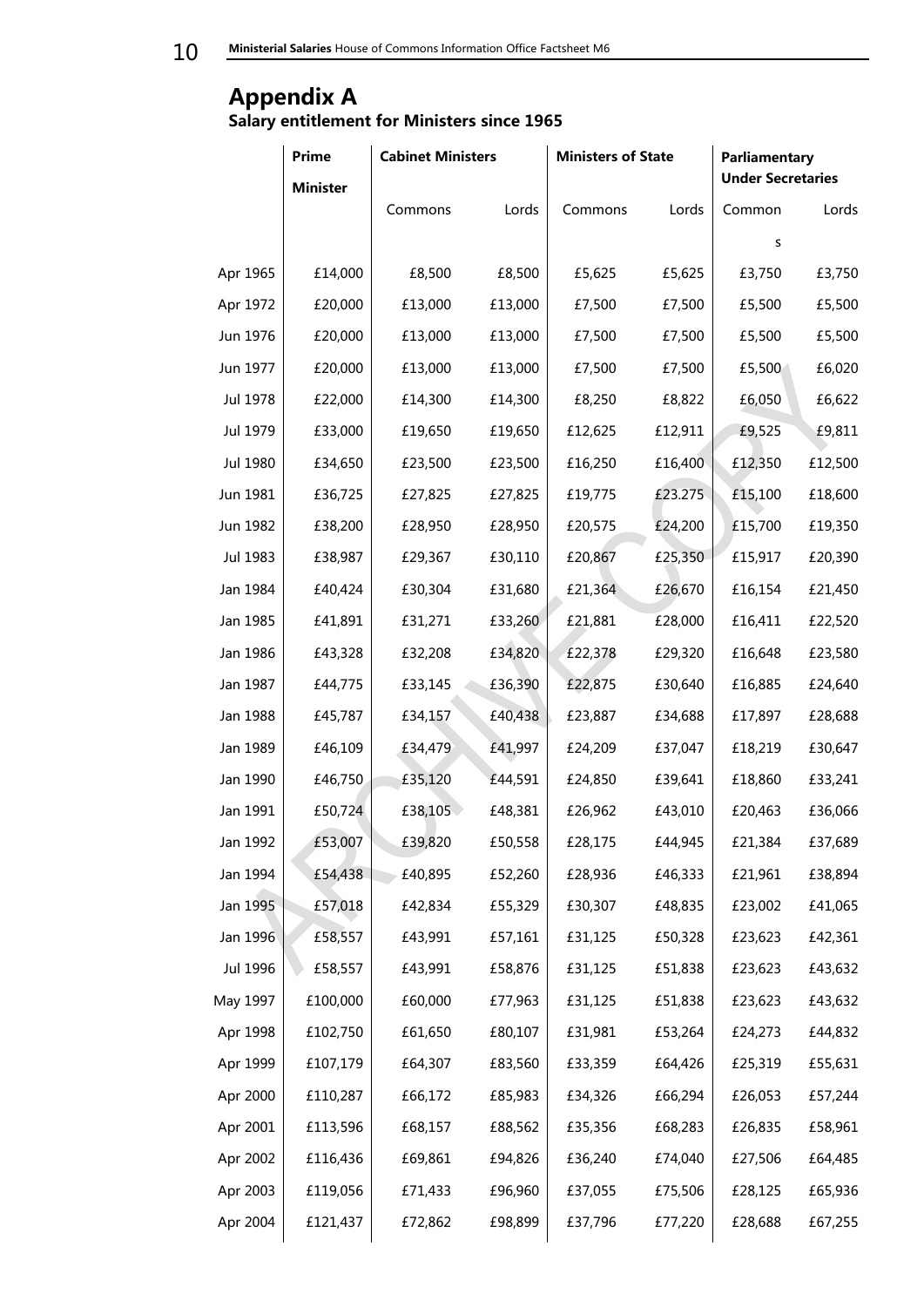| Apr 2005   | £124,837 | £74,902 | £101,668 | £38,854 | £79,382 | £29,491 | £69,138 |
|------------|----------|---------|----------|---------|---------|---------|---------|
| Apr 2006   | £126,085 | £75,651 | £102.685 | £39,243 | £80,176 | £29,786 | £69,829 |
| Nov 2006   | £127,334 | £76,400 | £103,701 | £39,631 | £80,970 | £30,081 | £70,521 |
| Apr 2007   | £128,174 | £76,904 | £104,386 | £39,893 | £81,504 | £30,280 | £70,986 |
| Nov 2007   | £130,594 | £78,356 | £106,356 | £40,646 | £83,043 | £30,851 | £72,326 |
| Nov 2008   | £130,959 | £78,575 | £106,653 | £40,759 | £83,275 | £30,937 | £72,529 |
| April 2009 | £132,923 | £79,754 | £108,253 | £41,370 | £84,524 | £31,401 | £73,617 |
| April 2010 | £132,923 | £79,754 | £108,253 | £41,370 | £84,524 | £31,401 | £73,617 |
|            |          |         |          |         |         |         |         |

#### **Notes:**

- (a) The figures shown are the full entitlement. In 1979 the Prime Minister chose to forego any increase and from 1980 to 1991 accepted the same salary as a Cabinet Minister in the Commons. In 1997 the Prime Minister and Cabinet Ministers decided to accept the pre-election salaries of £58,557 (Prime Minister); £43,991 (Cabinet Commons) and £58,876 (Cabinet Lords). They also took a reduced salary in April 1998, 1999, 2000 and 2001. In July 2001 the Prime Minister and Cabinet Ministers agreed to draw their full entitlement. In 2008 Prime Minister announced that ministers would not take their increase in ministerial salary. In 2009 ministers agreed to forego both the ministerial and parliamentary salary increases. In 2010 ministers agreed to reduce their salaries by 5%.
- (b) Until 1980 some Ministers of State received a higher salary than that shown here.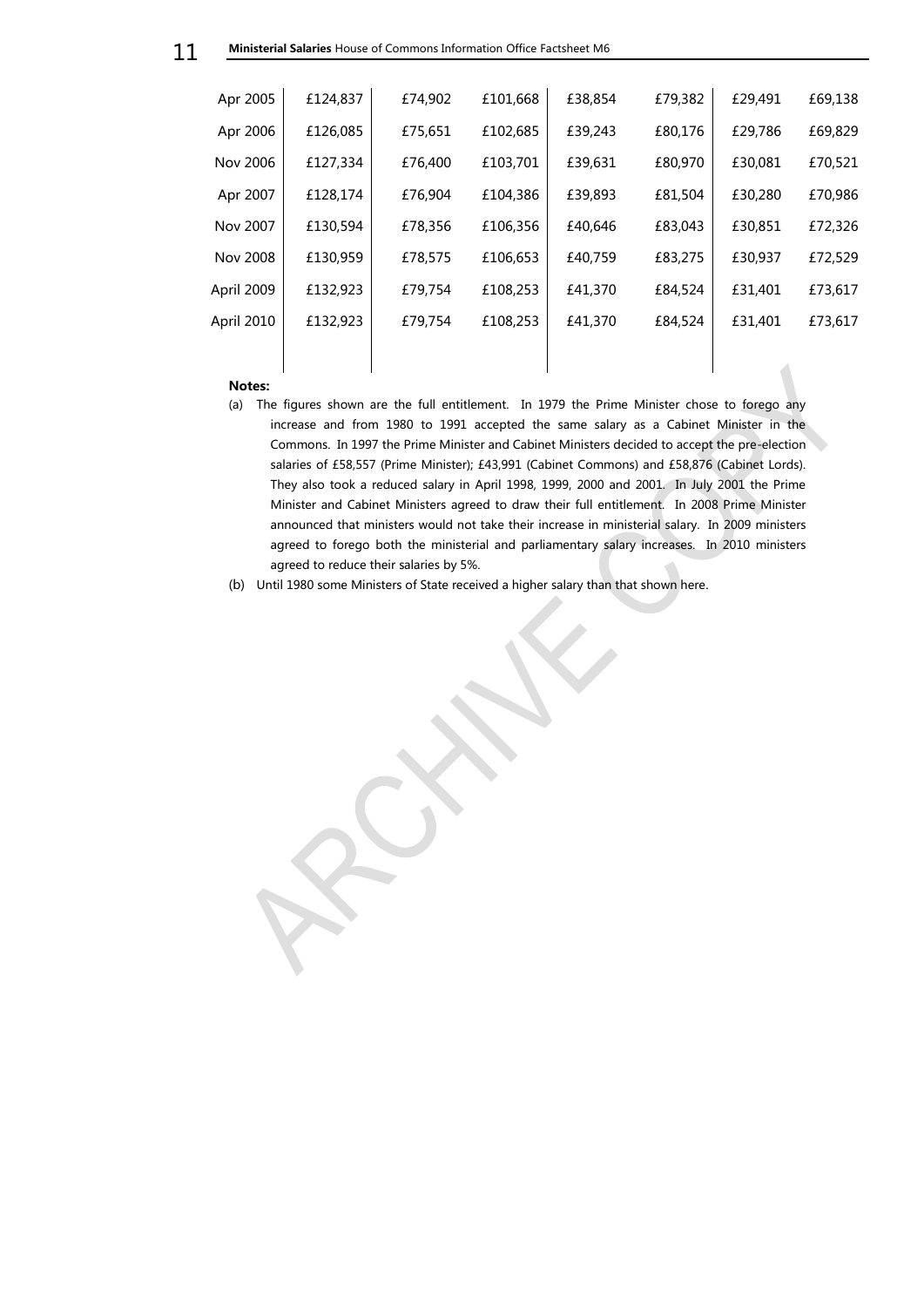**12** Ministerial Salaries House of Commons Information Office Factsheet M6

# <span id="page-11-1"></span><span id="page-11-0"></span>**Appendix B Parliamentary salary for ministers in the Commons**

| Oct 1964        |     | £1,250           |
|-----------------|-----|------------------|
| Jan 1972        |     | £3,000           |
| Jun 1975        | (a) | £3,000 to £3,700 |
| Jun 1976        |     | £3,000 to £4,012 |
| Jun 1977        |     | £3,208 to £4,222 |
| Jun 1978        |     | £3,529 to £4,642 |
| Jun 1979        |     | £5,265 to £5,820 |
| Jun 1980        |     | £6,930           |
| Jun 1981        |     | £8,130           |
| Jun 1982        |     | £8,460           |
| Jun 1983        |     | £9,543           |
| Jan 1984        |     | £10,626          |
| Jan 1985        |     | £11,709          |
| Jan 1986        |     | £12,792          |
| Jan 1987        |     | £13,875          |
| Jan 1988        |     | £16,911          |
| Jan 1989        |     | £18,148          |
| Jan 1990        |     | £20,101          |
| Jan 1991        |     | £21,809          |
| Jan 1992        |     | £23,227          |
| Jan 1994        |     | £23,854          |
| Jan 1995        |     | £24,985          |
| Jan 1996        |     | £25,660          |
| Jul 1996        | (b) | £43,000          |
| May 1997        |     | £43,860          |
| May 1998        |     | £45,066          |
| Apr 1999        |     | £47,008          |
| Apr 2000        |     | £48,371          |
| Apr 2001        |     | £49,822          |
| Jun 2001        |     | £51,822          |
| Apr 2002        |     | £55,118          |
| Apr 2003        |     | £56,358          |
| Apr 2004        |     | £57,485          |
| Apr 2005        |     | £59,095          |
| Apr 2006        |     | £59,686          |
| <b>Nov 2006</b> |     | £60,277          |
| April 2007      |     | £60,675          |
| Nov 2007        |     | £61,820          |
| April 2008      |     | £63,291          |
| April 2009      |     | £64,766          |
| April 2010      |     | £65,738          |

#### **Notes:**

- (a) Between 1975 and 1980, three different rates of pay applied as a result of the operation of pay policies. The amount received depended on an individual's salary in 1975-76.
- (b) From July 1996 Ministers were entitled to the full parliamentary salary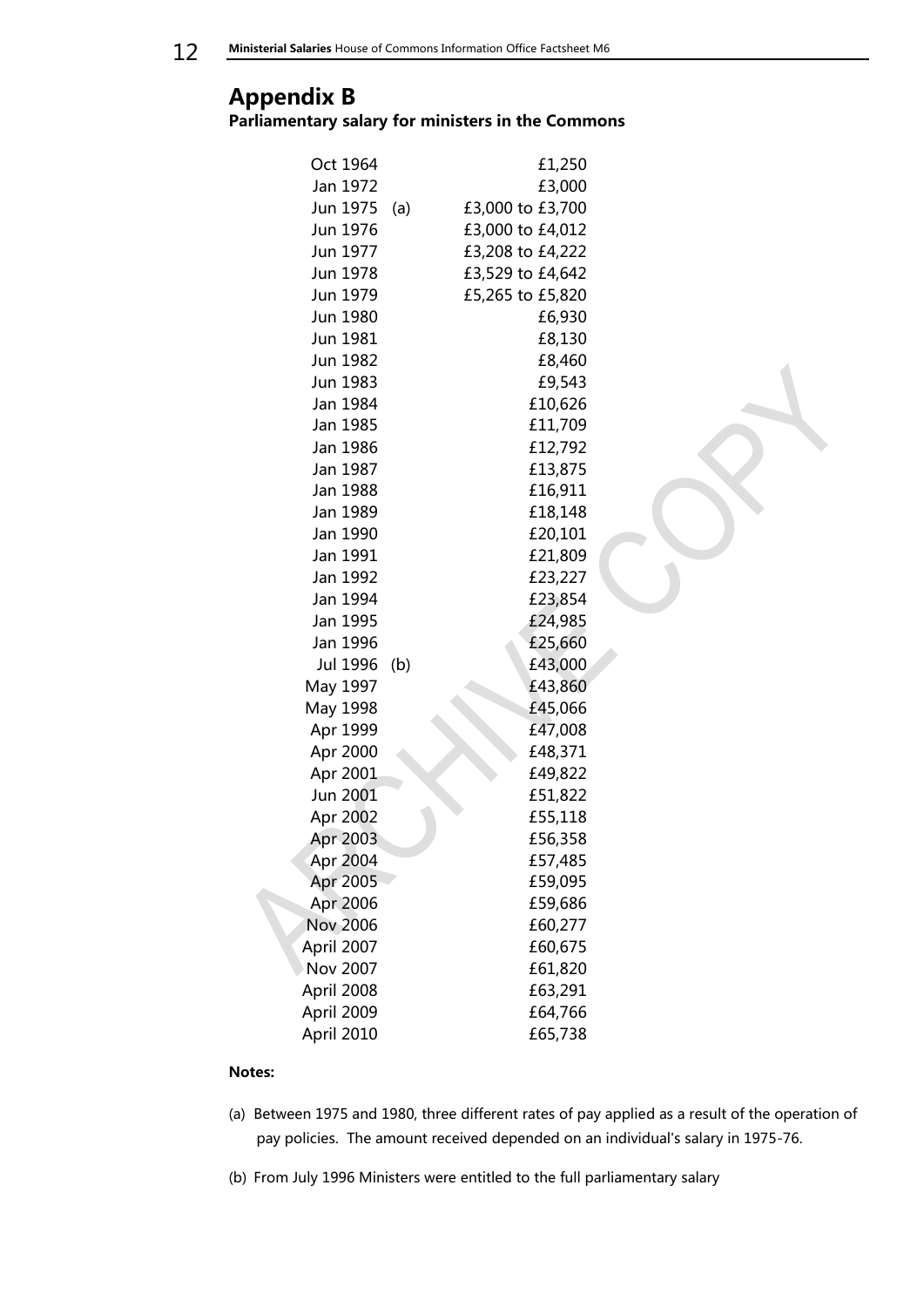# <span id="page-12-0"></span>**Appendix C**

<span id="page-12-1"></span>**Representative Ministerial Salaries: 1780-1965**

|                                                                         | <b>First Lord of</b><br>the Treasury<br>(after 1937<br><b>Prime</b> | Chancellor<br>of the<br><b>Exchequer</b> | Secretary of<br>State (not<br>including<br>Scotland) | <b>Minister of</b><br><b>Agriculture</b> |
|-------------------------------------------------------------------------|---------------------------------------------------------------------|------------------------------------------|------------------------------------------------------|------------------------------------------|
|                                                                         | Minister)                                                           |                                          |                                                      |                                          |
| 1780                                                                    |                                                                     | £5,398+                                  | about £7,000                                         |                                          |
|                                                                         |                                                                     | about £800                               | (from various                                        |                                          |
|                                                                         |                                                                     | in fees                                  | sources)                                             |                                          |
| 1830                                                                    | £5,000                                                              | £5,398+                                  | £6,000                                               | Fixed by                                 |
|                                                                         |                                                                     | about £800                               |                                                      | Statute in                               |
|                                                                         |                                                                     | in fees                                  |                                                      | 1859 at                                  |
| 1831 Report                                                             | £5,000                                                              | £5,000                                   | £5,000                                               | £2,000                                   |
| 1930                                                                    | £5,000                                                              | £5,000                                   | £5,000                                               |                                          |
| <b>Ministers of the Crown Act</b><br>1937                               | £10,000                                                             | £5,000                                   | £5,000                                               | £5,000                                   |
| 1964                                                                    | £10,000                                                             | £5,000                                   | £5,000                                               | £5,000                                   |
| <b>1964 Lawrence Committee</b>                                          | £18,000                                                             | £12,000                                  | £12,000                                              | £12,000                                  |
| recommendations                                                         |                                                                     |                                          |                                                      |                                          |
| <b>Ministerial &amp; Other Salaries</b><br><b>Consolidated Act 1965</b> | £14,000                                                             | £8,500                                   | £8,500                                               | £8,500                                   |
|                                                                         |                                                                     |                                          |                                                      |                                          |
|                                                                         | <b>Attorney</b>                                                     | <b>Under</b>                             | <b>Minister of</b>                                   | <b>Leader of</b>                         |
|                                                                         | General                                                             | <b>Secretary</b>                         | State/                                               | the                                      |
|                                                                         |                                                                     |                                          | <b>Ministers</b>                                     | <b>Opposition</b>                        |
|                                                                         |                                                                     |                                          | not in                                               |                                          |
|                                                                         |                                                                     |                                          | <b>Cabinet</b>                                       |                                          |
| 1780                                                                    | Wholly from                                                         | n/a                                      |                                                      |                                          |
| 1830                                                                    | fees until                                                          | £2,000                                   |                                                      |                                          |
| 1831 Report                                                             | fixed in 1871                                                       | £1,500                                   |                                                      |                                          |
|                                                                         | at £7,000+;                                                         |                                          |                                                      |                                          |
| 1930                                                                    | fees of about                                                       | £1,500                                   |                                                      |                                          |
|                                                                         | £18,000 in                                                          |                                          |                                                      |                                          |
|                                                                         | the 1920s                                                           |                                          |                                                      |                                          |
| <b>Ministers of the Crown Act</b><br>1937                               | Unchanged                                                           | £1,500                                   |                                                      | £2,000                                   |
| 1964                                                                    | £10,000 fixed                                                       | £2,500 from                              | usually                                              | £3,000 from                              |
|                                                                         | in 1946 fees                                                        | 1957                                     | £3,750, some                                         | 1957                                     |
|                                                                         | abolished                                                           |                                          | £4,500                                               |                                          |
| <b>1964 Lawrence Committee</b>                                          | £16,000                                                             | £5,000                                   | £7,500-                                              |                                          |
| recommendations                                                         |                                                                     |                                          | £10,750                                              |                                          |
| <b>Ministerial &amp; Other Salaries</b>                                 | £13,000                                                             | £3,750                                   | £5,625-                                              | £4,500                                   |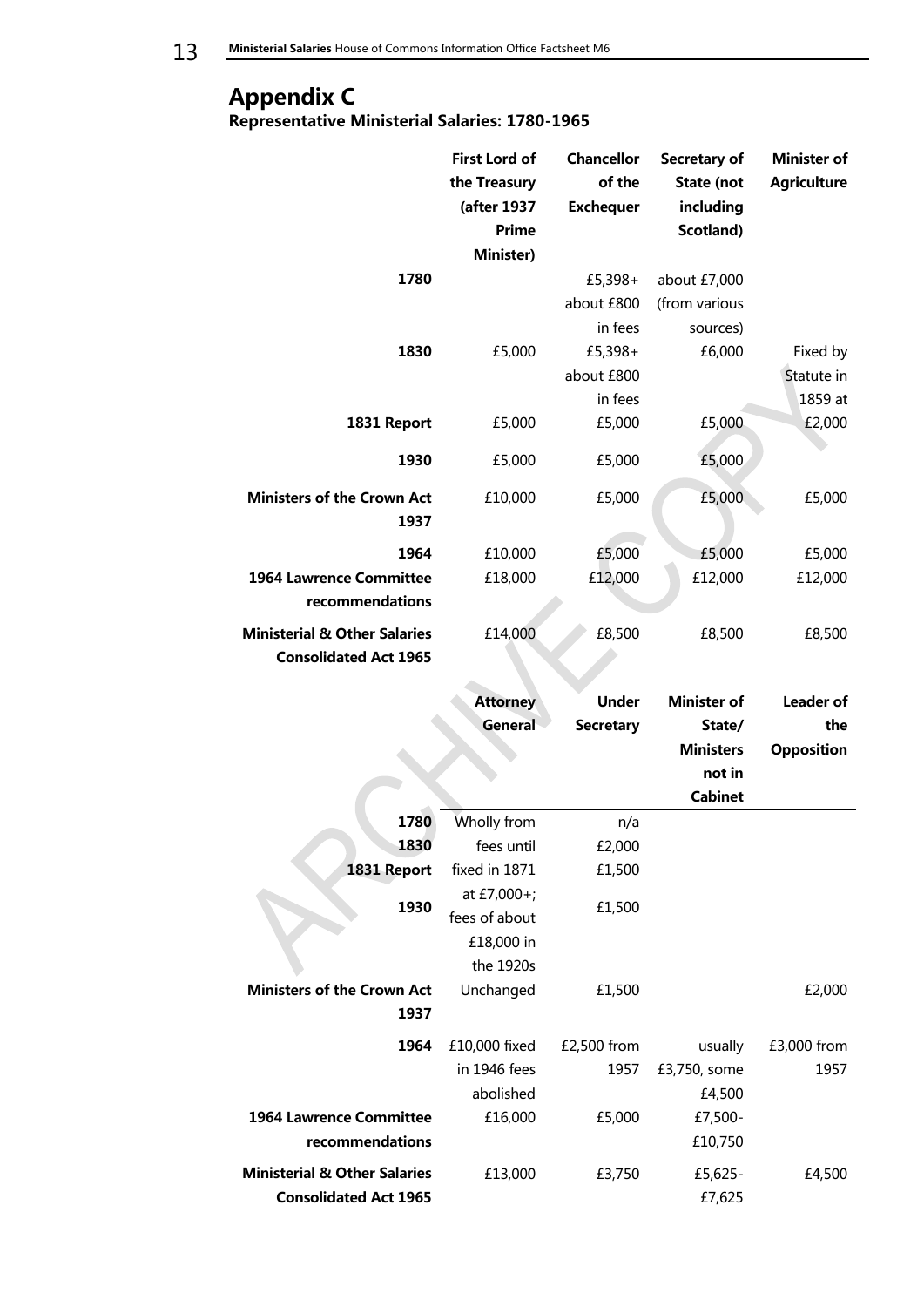# <span id="page-13-0"></span>**Further Reading**

William Farr On the Pay of Ministers of the Crown (lecture) 1957

Select Committee on the Reduction of Salaries 1831 [HC 322], Vol 111, p 445

Select Committee on Ministers' Salaries 1850 [HC 611], Vol XV, p 179

Lawrence Committee Report 1964 [Cmnd 2516]

House of Commons Library Standard Note SN/PC/05436 'Parliamentary Pay and Allowances from April 2010' [http://www.parliament.uk/documents/](http://www.parliament.uk/documents/commons/lib/research/briefings/snpc-05436.pdf) [commons/lib/research/briefings/snpc-](http://www.parliament.uk/documents/commons/lib/research/briefings/snpc-05436.pdf)[05436.pdf](http://www.parliament.uk/documents/commons/lib/research/briefings/snpc-05436.pdf)

# <span id="page-13-1"></span>**Contact information**

House of Commons Information Office House of Commons London SW1A 2TT Phone 020 7219 4272 Fax 020 7219 5839 hcinfo@parliament.uk www.parliament.uk

House of Lords Information Office House of Lords London SW1A 0PW Phone 020 7219 3107 Fax 020 7219 0620 hlinfo@parliament.uk

Education Services Houses of Parliament London SW1A 2TT Enquiry line 020 7219 2105 Booking line 020 7219 4496 Fax 020 7219 0818 education@parliament.uk

Parliamentary Archives Houses of Parliament London SW1A 0PW Phone 020 7219 3074 Fax 020 7219 2570 archives@parliament.uk

Parliamentary Bookshop 12 Bridge Street Parliament Square London SW1A 2JX Phone 020 7219 3890 Fax 020 7219 3866 bookshop@parliament.uk www.bookshop.parliament.uk